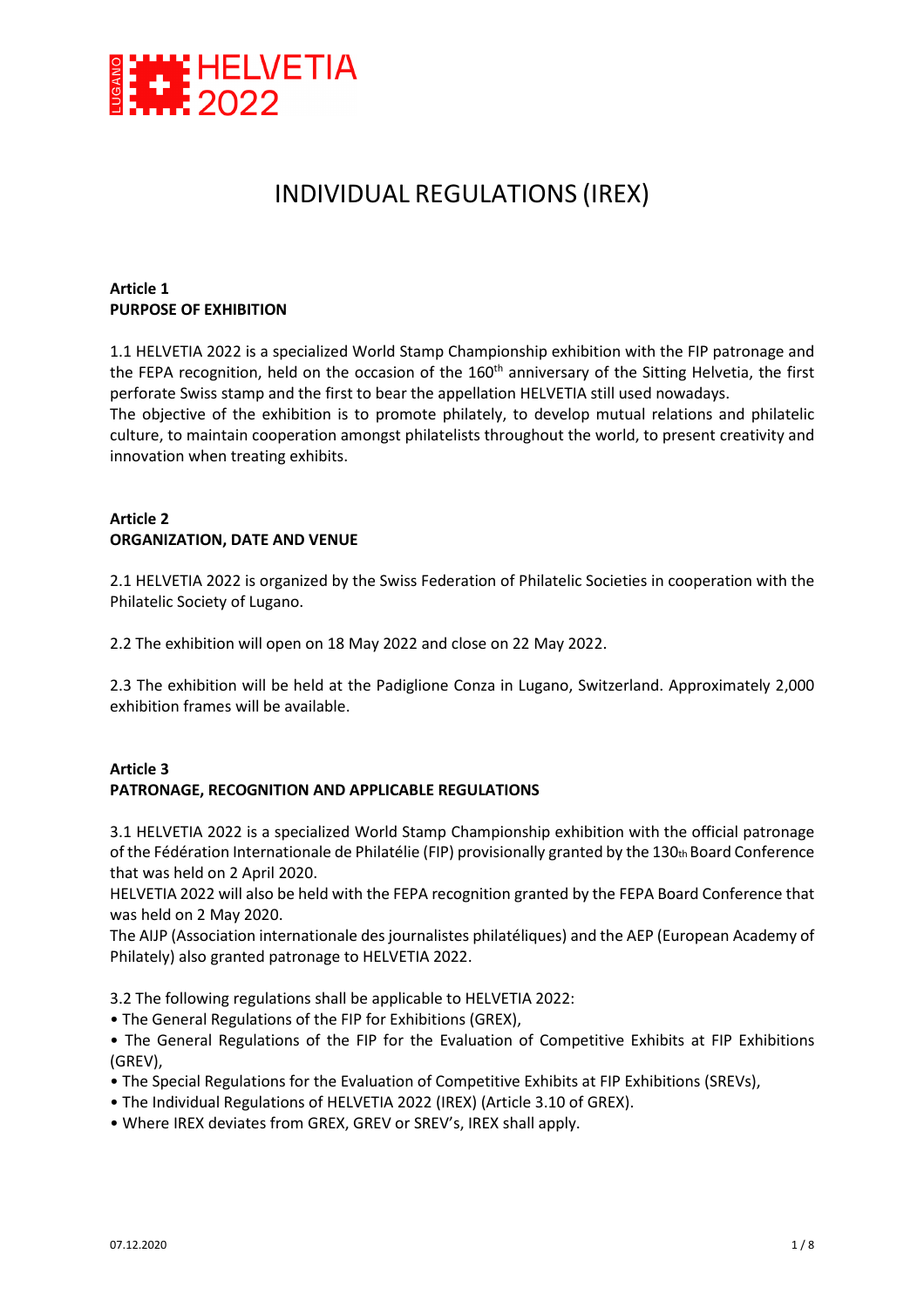

#### **Article 4 CONDITIONS OF PARTICIPATION**

4.1 Competitive Exhibition Classes:

Exhibitors who are members of national federations of the Fédération Internationale de Philatélie (FIP) are eligible for participation.

4.2 The following exhibits can be accepted: For class 1 - exhibits that have been awarded at least one large gold medal at exhibitions with FIP patronage or an FIP Grand Prix (Grand Prix National, Grand Prix d'Honneur or Grand Prix d'Exposition). The ten-year time frame restriction stated in GREX 9.1 or GREX 9.5 does not apply in this class. For Class 2 to 6 – exhibits that received at least a vermeil award at a national exhibition. For Class 8 (one frame exhibits) – exhibits that received at least 70 points at a national exhibition. No qualification is required for the class 7.

#### 4.3 Non-Competitive Classes:

Entries in non-competitive classes (including Court of Honour) shall be by special invitation at the discretion of the Organizing Committee.

## **Article 5 EXHIBITION CLASSES**

5.1 Non-Competitive Classes: A/ Court of Honour B/ Invited Exhibits

5.2 Competitive Classes:

#### Class 1. World Stamp Championship

Exhibits entering this class will NOT be awarded Large Gold Awards (hence are NOT counted in any totals towards FIP Championship Class). A Certificate of participation will be issued.

Class 2. Traditional Philately A/ Switzerland – National Class B/ Europe C/ America D/ Asia, Oceania and Africa

Class 3. Postal History A/ Switzerland – National Class B/ Europe C/ America D/ Africa, Asia and Oceania

Class 4. Postal Stationery

Class 5. Aerophilately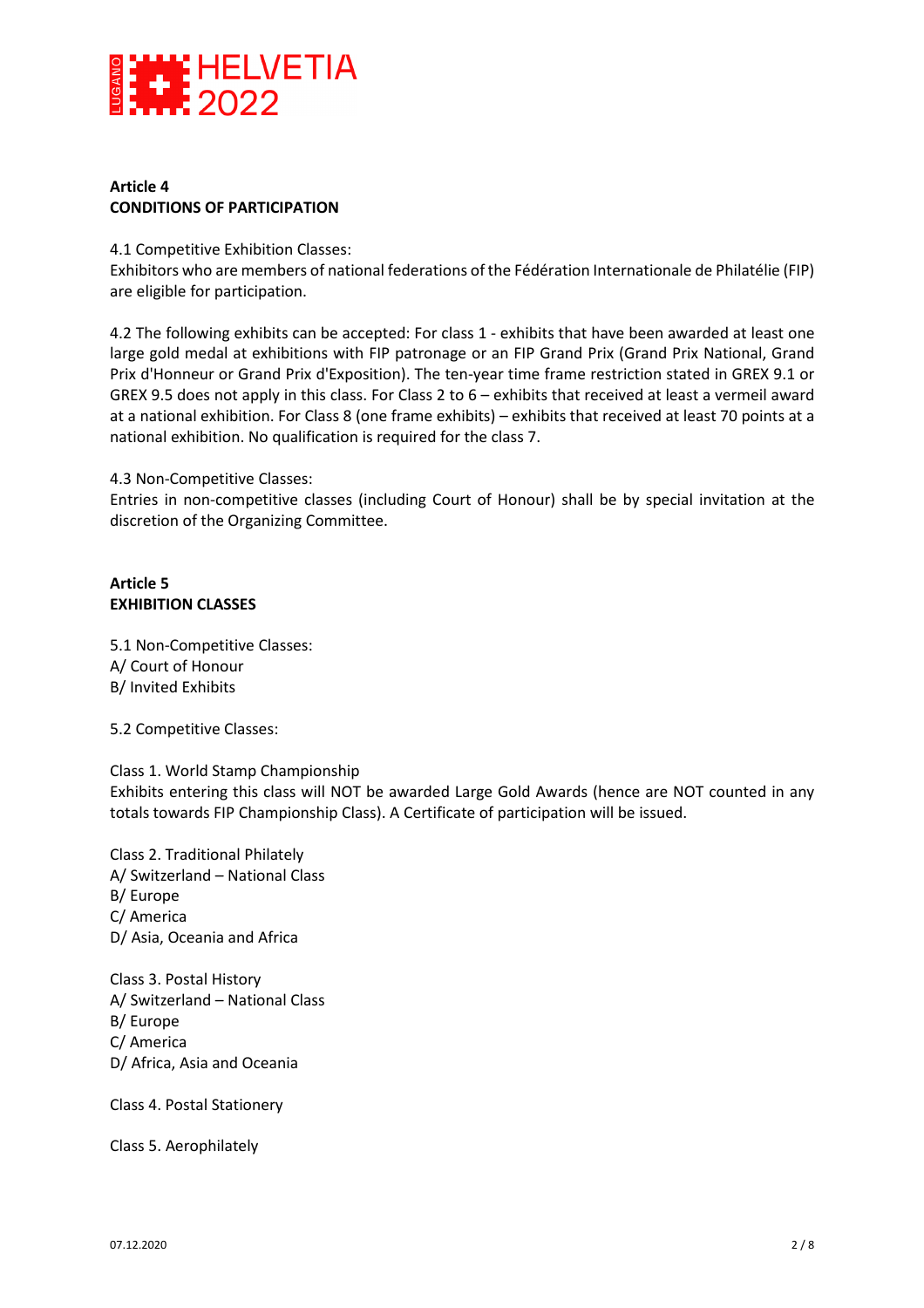

Class 6. Thematic Philately

A) Nature

B) Culture

C) Technology

The exhibitor is obliged to identify the exhibit exactly in the application form, in which the sub-class that the exhibit is entering (A, B or C) shall be designated.

Class 7. Philatelic Literature

A/ Philatelic books and research papers (published after 1st January 2017)

B/ Philatelic magazines and periodicals (published after 1st January 2020)

C/ Catalogues (published after 1st January 2020)

Exhibitors entering an exhibit in the Philatelic Literature Class are requested to fill in the separate "Philatelic Literature Exhibit Information Form" in addition to the "Exhibit Application Form".

#### Class 8. One Frame Exhibits

Exhibits in this class should be based on a narrow philatelic subject corresponding to the scope of one exhibition frame. An extract from a past International award winning multiple frame exhibit (5 or 8 frames) is not allowed.

Evaluation shall be performed on the basis of awarded points  $(60 - 100)$  and the exhibitor shall receive only a certificate without a medal. The Certificate of Participation will be given to exhibits attaining less than 60 points.

Exhibits shall only be evaluated in the classes 2 to 6.

The exhibitor is obliged to identify the exhibit exactly in the application form, in which the Class (2 to 6) and the sub-class (A to D for classes 2 & 3; A to C for class 6) that the exhibit is entering shall be designated.

# **Article 6 JUDGING OF EXHIBITS AND AWARDS**

6.1 Exhibits in the Competitive Classes will be judged by the appointed and accredited FIP judges in accordance with the principles laid down in the GREV and SREVs. Any deviation in the judging system has to have the prior approval of the FIP Board.

#### **Article 7 FRAME SIZE AND ALLOTMENT OF FRAMES**

7.1 The exhibition frames at HELVETIA 2022 shall be 97 cm x 120 cm. Each frame shall have a capacity for 16 (four sheets in four rows) album pages, 23 cm x 30 cm each in size (maximum) including their protective mount. Album pages slightly exceeding the said size shall be accepted if the pages can be overlapped in the frame, in which case, the Organizing Committee shall not be responsible for any loss of, or damage to, the pages.

In addition, the other FIP recommended allowable exhibit sheet sizes will be accepted, namely:

- A3 or 46 x 30 cm: 8 sheets (two sheets in four rows)
- 32 x 30 cm: 12 sheets (three sheets in four rows)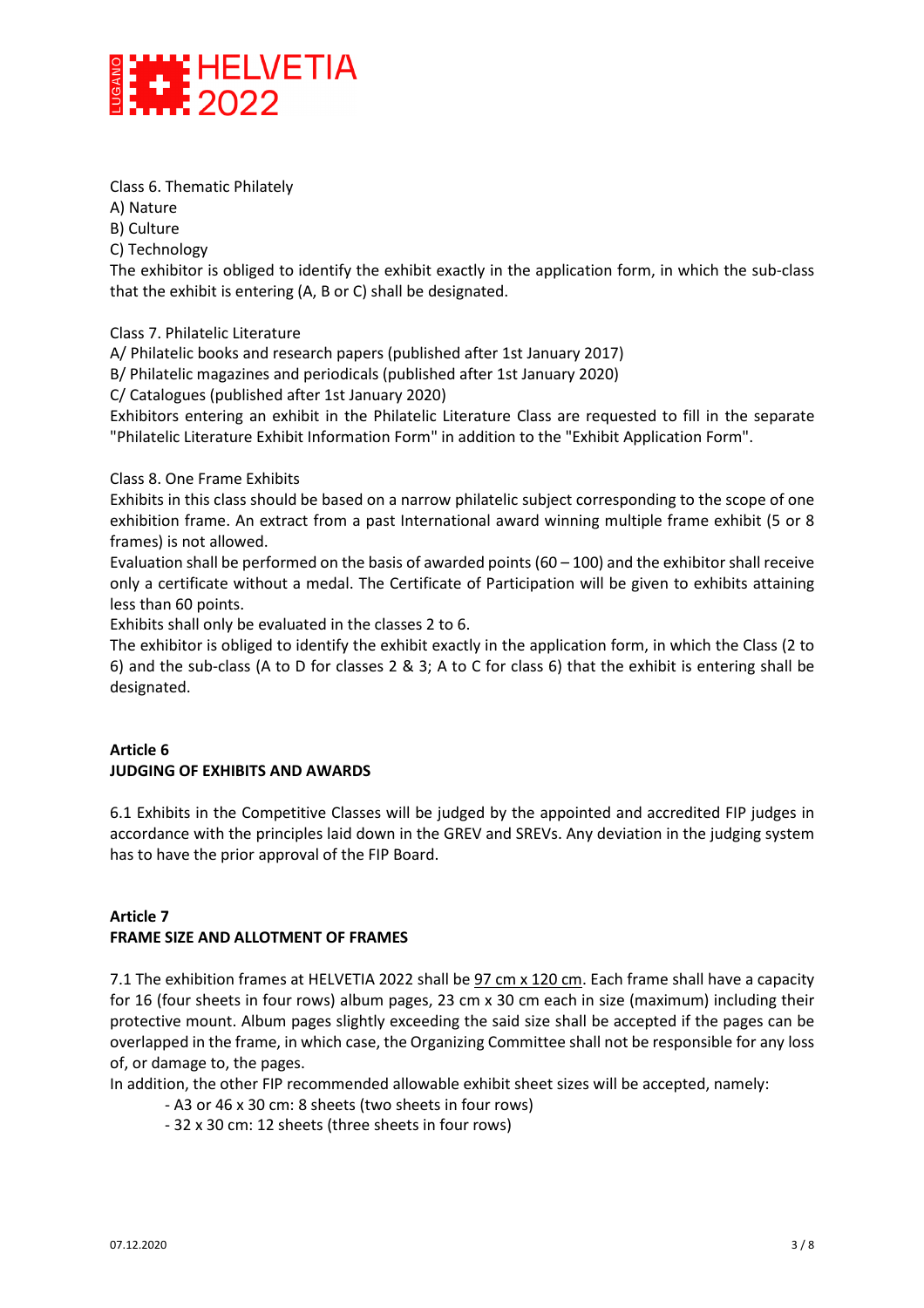

7.2 All exhibits must be mounted on white or light coloured sheets. **No exhibit mounted on darkcoloured or black sheets will be accepted.**

7.3 The original copy of Expertizing certificate must be placed at the disposal of the Jury by inserting it at the back of the page. **A small letter © is to be denoted near the relevant item.**

7.4 Every exhibit shall be allotted 5 to 8 exhibition frames (with the exception of Classes 7 and 8) in accordance with Articles 6.3 and 6.4 of GREX.

Five frames shall be allotted to exhibits that obtained at least a vermeil award at the national level. Eight frames shall be allotted to exhibits that obtained at least a large vermeil award at previous FIP exhibitions. If for valid reasons such as limited philatelic material available on the market, the exhibit concerned cannot be expanded to 8 frames, it would then be allowed to show 5, 6 or 7 frames.

## **Article 8 APPLICATIONS AND ACCEPTANCE**

8.1 Exhibitors shall fill in one Exhibit Application Form for each exhibit and submit it through the National Commissioner of their respective countries, as provided for in Articles 11 and 21 of GREX.

8.2 The Organizing Committee, after consulting the matter with the FIP Consultant, shall have the authority to accept or reject the application without specifying the reason.

8.3 Electronic Exhibit Application Forms duly filled shall be submitted, together with a copy of the introductory page, in one of the FIP's official languages, through the National Commissioners to the Commissioner General no later than **15 July 2021**. A synopsis supporting the exhibit is recommended. National commissioners shall send the electronic applications to the general commissioner, together with the Excel spreadsheet duly filled in order to ensure accurate data transcription.

8.4 Exhibitors may enter exhibits under a pseudonym. However, their true identities must be notified to the Organizing Committee (Article 16 of GREX).

8.5 Notification of acceptance or rejection, together with the number of allotted frames, shall be sent to the exhibitor through the respective Commissioner no later than **15 November 2021**.

8.6 The National Commissioners shall collect the participation fees from the exhibitors and remit them to the Organizing Committee by **15 January 2022** by transfer to Postfinance, Bern, Switzerland BIC/SWIFT: POFICHBEXXX International Bank Account No (IBAN): CH69 0900 0000 1538 4682 1

8.7 Entrants may revise the introductory page or synopsis through the national commissioners by **31 January 2022**. Each exhibit shall be listed in the exhibition catalogue as stated in the application form.

8.8 When the title of the exhibit differs from the original title (irrespective of minor or major changes), **the previous title of the exhibit must be also stated in the Exhibit Application Form.** Furthermore, the exhibit identity number created by FIP must be stated. This ID number can be obtained from the secretary of the respective Federation. The FIP Secretariat circulates annually a list of Awards and ID numbers to the National Federations together with the annual membership fees due.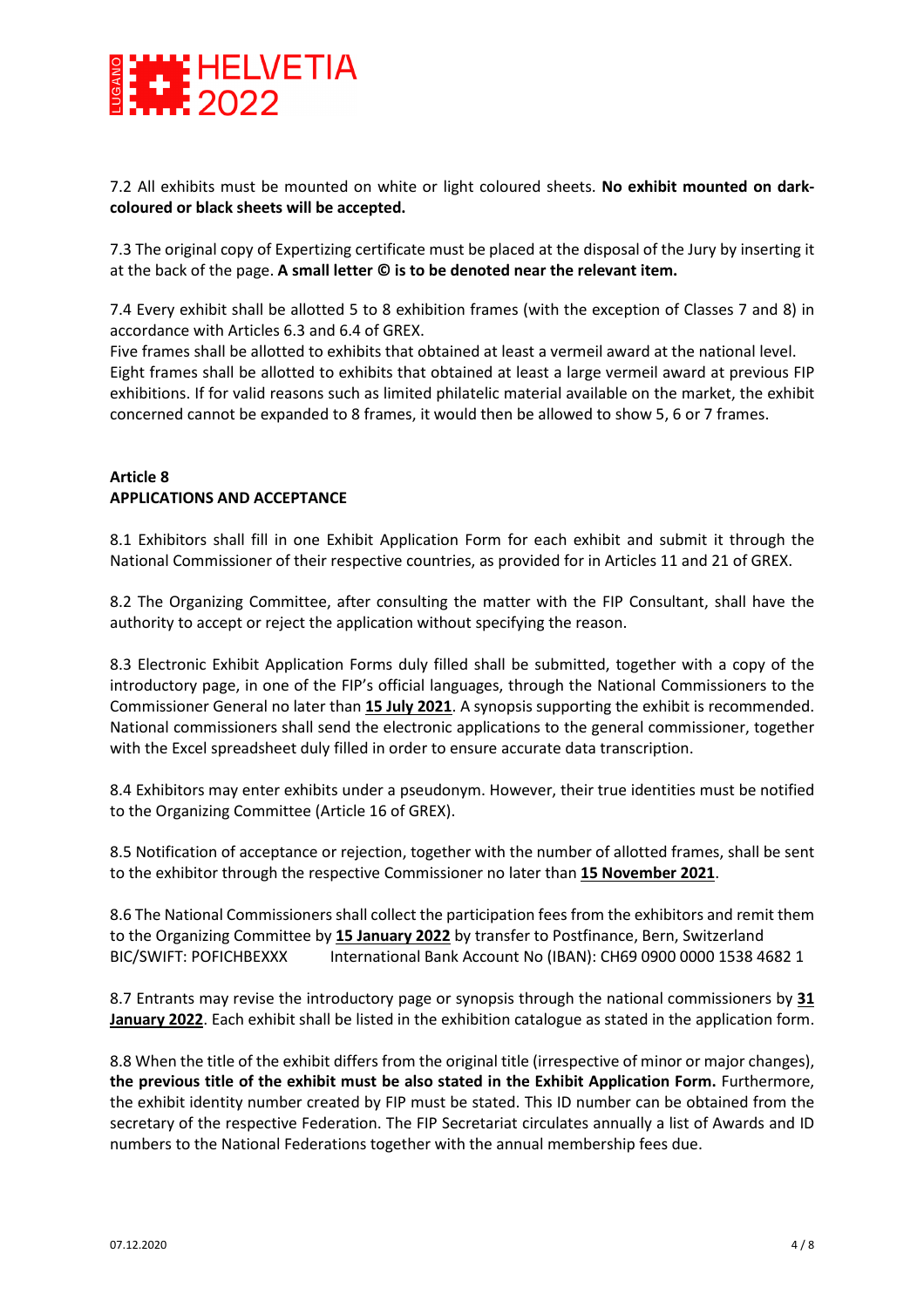

8.9 All data submitted through the exhibit application form shall be kept strictly confidential by the Organizing Committee and shall not be disclosed to third parties.

## **Article 9 PARTICIPATION FEE**

9.1 There is no fee for Non-Competitive Class entries.

9.2 The participation fee for Competitive Classes (except for Classes 7 and 8) is CHF 80 per frame.

9.3 The participation fee for Philatelic Literature (Class 7) is CHF 100 per exhibit.

9.4 The participation fee for One Frame Exhibit (Class 8) is CHF 100.

#### **Article 10 HANDLING OF EXHIBITS**

10.1 In the event an exhibit is delivered late or the carrier fails, or in the event the sheet size does not comply with the provisions of Article 7.1, the exhibit will not be judged and the participation fee shall not be refunded.

10.2 Each exhibit sheet shall be placed in a transparent protective cover and numbered in the lower right hand corner.

10.3 The Organizing Committee shall certify the receipt of the exhibits to the exhibitors through the National Commissioner.

10.4 The Organizing Committee shall distribute exhibit envelopes and exhibit inventory forms through the National Commissioner to the exhibitors.

10.5 Each and every exhibit shall be delivered in the official envelope (one envelope per frame). The exhibit inventory form shall be put in the envelope for the first frame.

10.6 The Organizing Committee requires, without exception, that all exhibits be delivered by the National Commissioners. **Personal delivery of the exhibit by the exhibitor (or by a person authorized by the exhibitor) shall not be accepted.** 

10.7 Exhibitors in the Philatelic Literature Class (Class 7A, 7B and 7C) must send one copy of each title or volume no later than by **31 January 2022** in order that preliminary judging may take place. None of these copies are returnable. Periodicals may be exhibited as a complete volume only. The exhibits will be kept by the Federation of Swiss Philatelic Societies.

Literature sending address: Gianfranco Bellini, Via Ronchetto 12, 6900 Lugano, Switzerland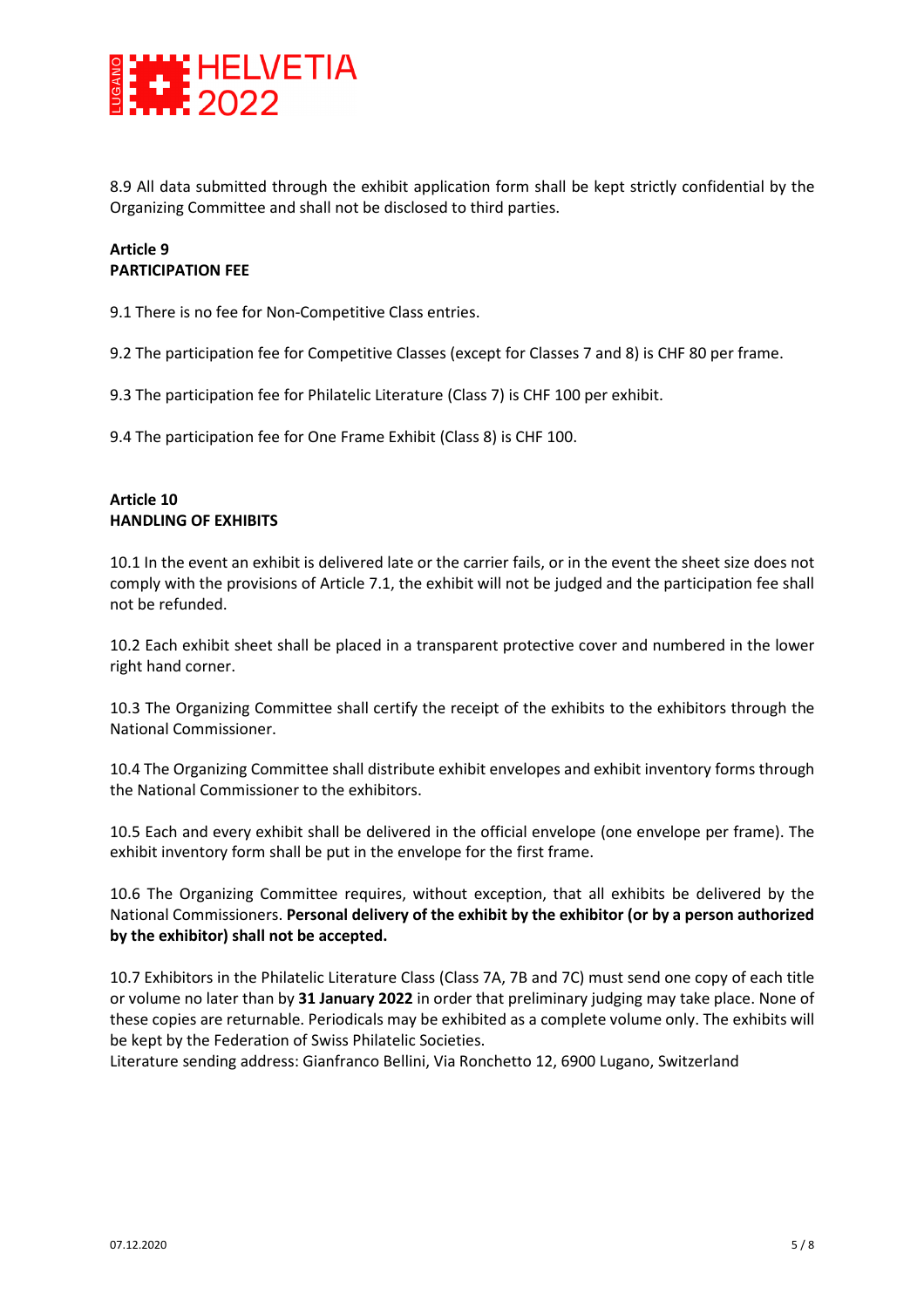

#### **Article 11 MOUNTING AND DISMOUNTING OF EXHIBITS**

11.1 The Organizing Committee shall provide in due time mounting and dismounting directions and conditions.

11.2 The National Commissioner shall pay for the costs of

(a) delivering exhibits to the Exhibition site as well as (b) collecting exhibits at the close of the Exhibition from the Exhibition site and returning to his country.

11.3 Dispatching exhibits to the Organizing Committee and returning of exhibits by means of Air Cargo are not allowed. Any transport by a third provider (secured valuables) shall be settled by contacting in due time the general commissioner.

11.4 No complaints after the dismounting and return of the exhibit to the exhibitor or Commissioner will be entertained by the Organizing Committee.

11.5 Requests for return, dismounting etc. of the exhibits during the Exhibition period shall not be accepted.

# **Article 12 CUSTOMS REGULATIONS**

12.1 The Organizing Committee shall make all reasonable effort in order to secure simplified customs procedures for entry of the exhibits to Switzerland through Zurich Airport with the Customs Federal Administration of Switzerland. Details of the customs procedures and possible requirements shall be communicated to all exhibitors through the respective National Commissioners.

#### **Article 13 SECURITY MEASURES**

13.1 The Organizing Committee shall take all appropriate measures to ensure the security of the exhibits from arrival to return thereof. However, the Organizing Committee shall not be liable for any loss or damage to an Exhibit that might occur during the transportation to and from the exhibition, from receipt to return of the Exhibit and during the exhibition.

13.2 After the exhibit is mounted by the Organising Committee, the National Commissioner is required to check that all pages and philatelic items are intact. In the event of any missing items, the National Commissioner must inform the Organising Committee immediately. A confirmation form shall be signed by the National Commissioner to be returned to the Organising Committee to confirm that the exhibit is mounted properly. This procedure is to be executed prior to the Opening day of the exhibition, except where an Exhibit is received after the Opening day when such report shall be made at the soonest opportunity.

13.3 Every exhibitor has to insure his or her exhibit at own expense (GREX Article 50.2).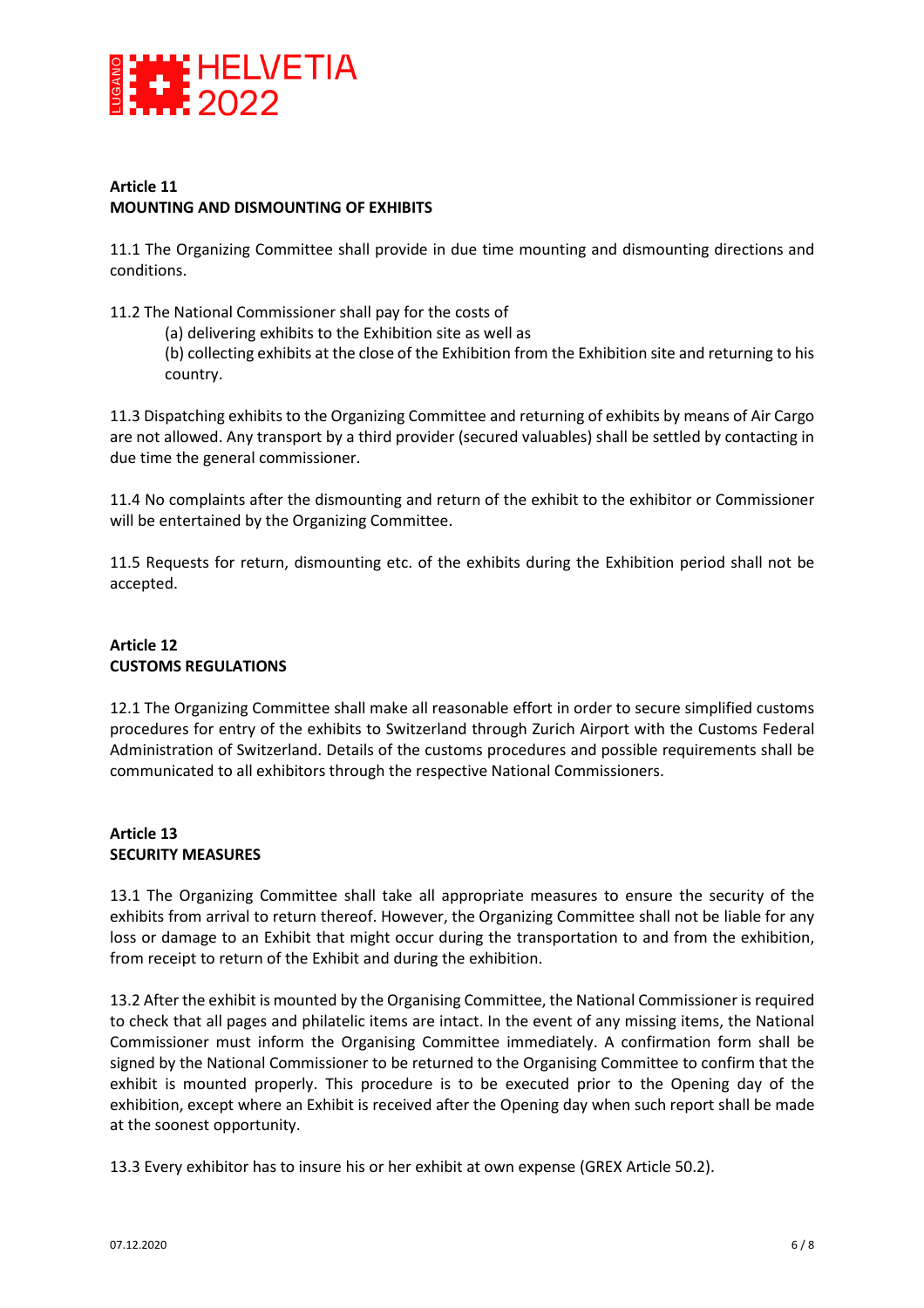

#### **Article 14 EXPERT GROUP (Article 45 of GREX)**

14.1 An Expert Group will be appointed by the Organizing Committee after consultation with the FIP Consultant.

## **Article 15 RIGHTS OF ORGANIZING COMMITTEE**

15.1 Every exhibitor applying to exhibit at HELVETIA 2022 is deemed to have accepted the stipulations of the IREX.

15.2 The Organizing Committee shall have the right to adjudicate any matters arising that are not covered by FIP Regulations or by this IREX, and its decisions shall be final.

15.3 The Organizing Committee shall have the right to revise the IREX after consultation with the FIP Consultant. In such case, exhibitors shall be promptly notified of any such revision either directly or through the National Commissioner.

#### **Article 16 ACCEPTANCE OF THESE REGULATIONS**

16.1 By signing the Exhibit Application Form, the exhibitor shall be deemed to accept the stipulations of the IREX, GREX, GREV and SREVs.

16.2 In the event of any discrepancies in the text arising from translation, the English text shall prevail.

16.3 Any legal cases shall be governed by the legal regulations of Switzerland and settled by the relevant courts in Switzerland.

# **Article 17 CONTACT ADDRESSES**  17.1 Exhibition website www.helvetia2022.ch 17.2 Chairman: Adriano Bergamini chairman@helvetia2022.ch 17.3 Commissioner General: J.-Marc Seydoux commissioner@helvetia2022.ch 17.4 FIP Consultant: Bernard Jimenez b.m.jimenez@wanadoo.fr